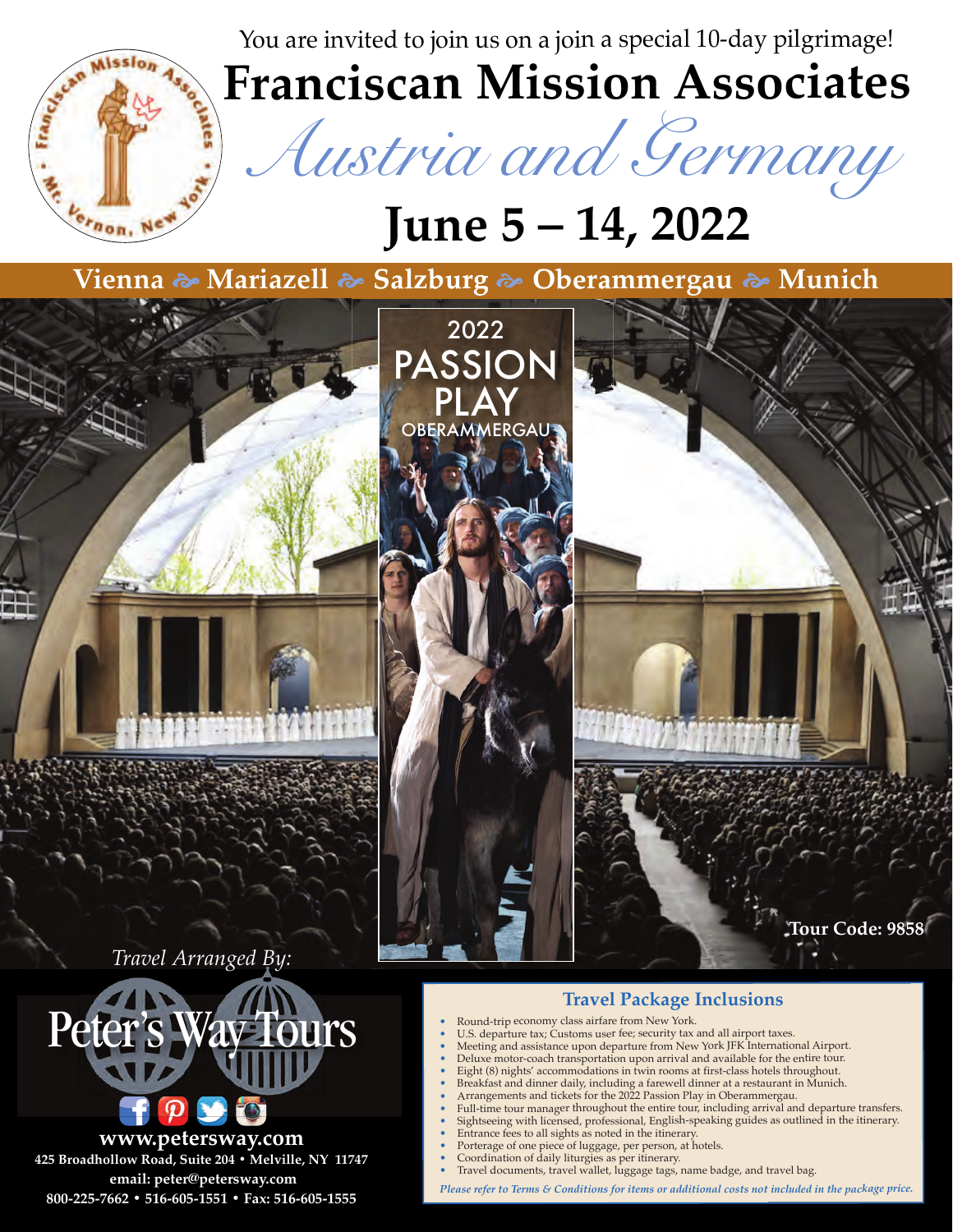#### Dear Friends:

We now have the opportunity to be a part of something truly unique. Not only are we going to be a part of the famous Oberammergau Passion Play which in itself is a lifetime opportunity, we will also be attending a showing that has been re-scheduled, something that has happened only a handful of times in its long history.

We couldn't be more excited to present this invitation for you to join us on a once-in-a-lifetime pilgrimage in May 2022 to the heart of Austria and Germany. The 42nd world-famous Passion Play which takes place every ten years in Oberammergau is the highlight of our pilgrimage!

The history of the Passion Play dates back to 1633. In the middle of the Thirty Years War, after months of suffering and death from the plague, the Oberammergau villagers swore an oath that they would perform the "Play of the Suffering, Death and Resurrection of Our Lord Jesus Christ" every ten years. Every ten years since then, the villagers fulfill their promise to God. What a tremendous and unique way for us to unite our own spiritual journey with this extraordinary tradition of faith. This spiritual journey promises to be uplifting and inspiring to say the least. We hope you will prayerfully consider accompanying us on this pilgrimage!

Joyfully in Christ,

*Benefactors' Pilgrimage Office of the Franciscan Mission Associates*

## **Day 1 Sunday, June 5: Depart USA**

Depart New York JFK International Airport for our overseas journey to Vienna, Austria. Complimentary dinner (D), breakfast (B), and beverages will be served on board the flight.

### **Day 2 Monday, June 6: Welcome to Vienna! | Klosterneuburg Abbey**

Arrive at Vienna International Airport, proceed through Passport Control, claim our luggage, and meet a Peter's Way tour manager as we exit Customs. Board our comfortable motor coach and we will be on our way to Klosterneuburg Abbey, overlooking the Danube River. The abbey was founded by St Leopold and is home of the Canons Regular. Our orientation tour will include the Abbey Church, medieval cloister, the Tomb of St Leopold, the world-famous Verdun Altar, the seven-branched candlestick of Agnes, and many other art treasures of the 14th and 15th centuries. **Celebrate Mass at the Tomb of Saint Leopold.** Independent lunch at the abbey. Continue to Vienna and check-in at our hotel. Dinner and overnight at our hotel in Vienna. (B,D)

#### **Day 3 Tuesday, June 7: Imperial Vienna | Schönbrunn Palace**

Breakfast at our hotel. **Our day begins with morning Mass at St. Stephen's Cathedral, Austria's most eminent Gothic edifice.** After Mass, we will have a tour of the cathedral, which houses a wealth of art treasures. After leaving the cathedral, our orientation tour continues with a visit to the Capuchin Church, which contains the imperial vaults, and the Hofburg Palace, winter residence of the Habsburg emperors, with its crown jewels and Hofburg chapel. After our visit we'll continue by coach to see St. Charles' Church, a splendid example of late Baroque architecture, and the Belvedere Palace, former residence of Prince Eugene of Savoy. Drive around the Ring, one of the most magnificent boulevards in the world, passing the Vienna State Opera, museums, the House of Parliament, City Hall, and the Burgtheater. Independent lunch.

This afternoon we will tour Schönbrunn Palace, the former summer residence of the imperial family. Ever since it was completed in 1780 during the reign of Maria-Theresia, the palace was the favorite residence of the Habsburg monarchs. After the tour, continue to the Kärntner Strasse, Vienna's famous pedestrian zone. Enjoy the diversified mix of historical buildings, traditional shops, and stylish international stores. Be sure to try Viennese specialties like a Wiener Melange with Apfelstrudel or a Linzer Torte in one of the many traditional cafés! Dinner and overnight at our hotel in Vienna. (B,D)

# **Day 4 Wednesday, June 8: Mariazell Shrine | Lake District | Salzburg**

Breakfast at our hotel. Depart Vienna for Salzburg and drive along one of the most beautiful roads with spectacular views of the Alps, rushing streams, and small market towns. Our destination is the Shrine of Our Lady of Mariazell, nestled in the Alpine mountains of Austria. The Baroque basilica dedicated to Our Lady stands at the center of Mariazell. See the miraculous statue in the Chapel of Miracles, which stands directly over the place where the Benedictine monk, Magnus, established his monastic cell in 1157, marking the ground where the first miracle of Mariazell took place. **Celebrate Mass at Mariazell Shrine.** Independent lunch with time to enjoy the quaint main square in Mariazell.

This afternoon, we'll continue our scenic drive through the Austrian Lake District with marvelous views of the Salzkammergut region. In Mondsee we will visit the Basilica of St. Michael, which reached international fame for the wedding scene in the movie *The Sound of Music*. Stop in St. Gilgen, the Mozart village on Lake Wolfgangsee. Then, continue to the Baroque city of Salzburg, a jewel set on the beautiful banks of the Salzach River.

Dinner and overnight at our hotel in Salzburg. (B,D)

#### **Day 5 Thursday, June 9: Highlight Tour of Salzburg**

Breakfast at our hotel. **This morning, we will be transferred to the Shrine of Maria Plain in Salzburg for Mass.** In 1951 Pope Pius XII conferred the title of this Shrine to Basilica Minor. After Mass, enjoy a walking tour of the highlights of Salzburg. Walk along Getreidegasse, the city's pedestrian street, lined with authentic 17th and 18th century buildings. We will pass by the house where Mozart was born. Continue to Monchsberg with the fortress "Hohensalzburg" overlooking the city. Built into the side of Monchsberg is the Salzburg Festspielhaus, home of the famous Salzburg Festival Operas. See Residenzplatz, the center square of Salzburg, dominated by the largest baroque fountain north of the Alps. Pass by St. Peter's Abbey, next to the cemetery where the escape scene in *The Sound of Music* was filmed. End our morning tour with a visit to Baroque Cathedral of Salzburg, dedicated to St. Rupert and St. Vergilius. Independent lunch.

Free afternoon to explore Salzburg on your own. Be sure to explore Salzburg's cafes to try signature treats such as iced coffee or hot chocolate and cake, a tradition that Austrians enjoy. Perhaps you'll want to visit Mozart's house and museum on your own. Or take the cogwheel train up to the mighty Hohensalzburg Fortress, the former residence of the powerful Archbishops of Salzburg. From the terrace high above the city you can enjoy a breathtaking view of the old town. Dinner and overnight at our hotel in Salzburg. (B,D)

#### **Day 6 Friday, June 10: Salzburg | Oberammergau Passion Play**

Breakfast at our hotel. **Celebrate Mass (location to be advised).** This morning, we'll leave Salzburg and journey to the village of Oberammergau, home of the famous Passion Play. The play dates back to 1633, when the plague, the "Black Death," took a severe toll of lives in the small village. In their distress, the inhabitants turned to God and vowed that if the plague were taken from them, they would perform a play every ten years, depicting the suffering and death of the Savior. Their plea was heard and there were no further plague victims in Oberammergau. The first performance of the Passion Play took place in 1634 in the village cemetery. Independent lunch.

We'll attend the Passion Play in the open-air theater. The greatest story ever told comes to life as this superb production unfolds portraying the Christian message against a scenic backdrop of wooded mountains. The play shows the story of Christ's Passion, beginning with his entry into Jerusalem and ending with the Resurrection. The accompanying music is magnificent, and a full English translation of the script is available for you to follow from your reserved seat. All the town members partake in this play every 10 years. There are two parts of the performance. Independent lunch before the performance begins.

**Part I:** 2:30 p.m. to 5:00 p.m.

**Part II:** 8:00 p.m. to 10:30 p.m.

Three-hour dinner break in between Parts I and II. (*Dinner is included with Oberammergau arrangements.)* 

Overnight at our hotel near Oberammergau. (B,D)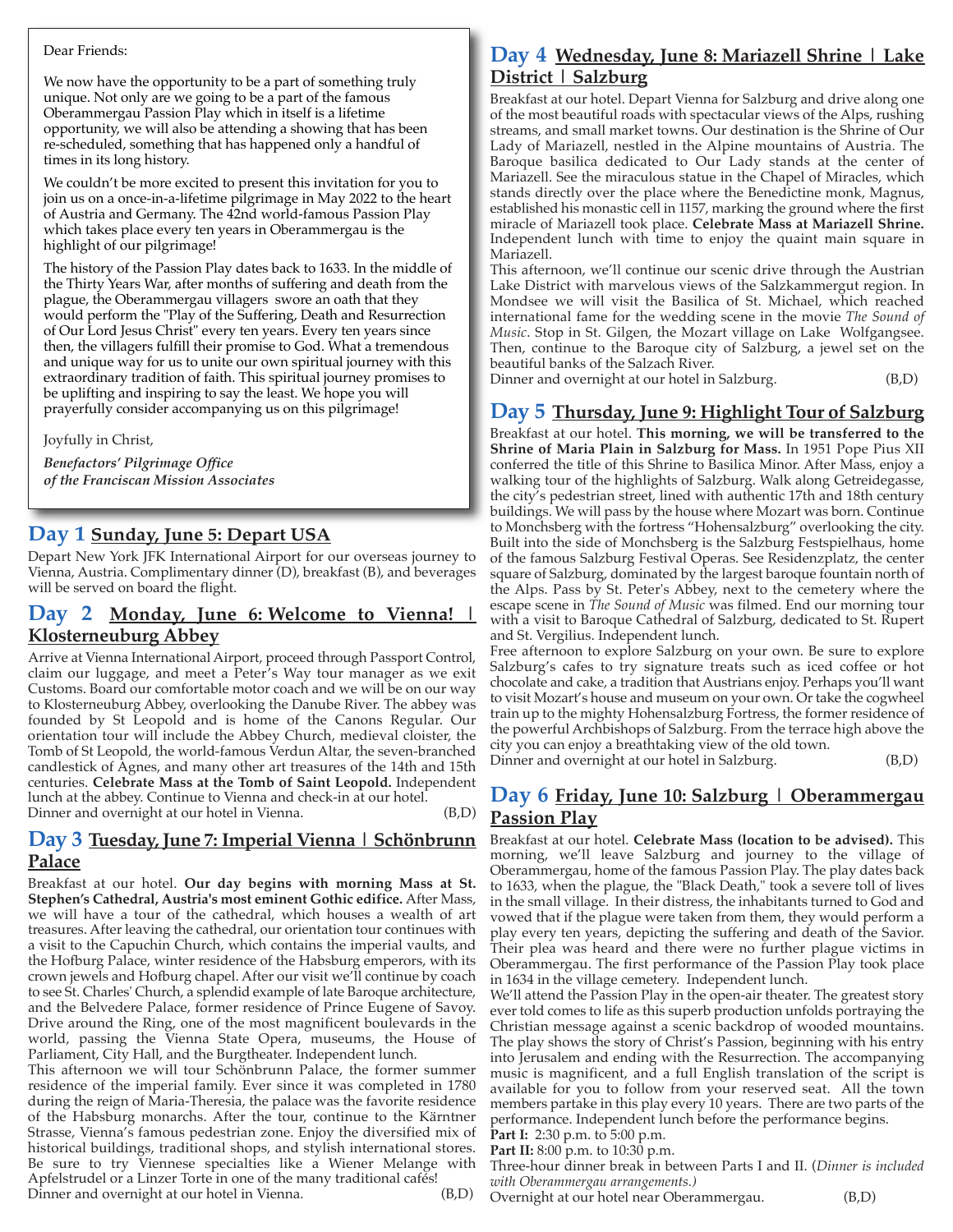# **Day 7 Saturday, June 11: Ettal Abbey| Neuschwanstein Castle | Munich**

Breakfast at our hotel. **After breakfast, we'll celebrate Mass at the Benedictine Abbey of Ettal.** After Mass, we'll lexplore King Ludwig's majestic castle, Neuschwanstein. This dream-like fortress was built on 1869 based on sketches of a theatrical decorator. Return to the times of Wagner as we visit the royal apartments decorated with scenes from German sagas and operas; the throne rooms and music halls, with fine candelabras and chandeliers; King Ludwig's unique bedroom with artistic wood carvings; and an artificial grotto that recalls opera themes of his former friend and composer Richard Wagner. Independent lunch. Time will be given to browse around in Garmisch-Partenkirchen. This afternoon, we'll continue to Munich for hotel check-in. Dinner and overnight at our hotel in Munich. (B,D)

# **Day 8 Sunday, June 12: Footsteps of Pope Benedict XVI | Altötting** *|* **Marktl am Inn** *|* **Munich**

Early breakfast at our hotel. This morning we'll leave Munich on our excursion to the town of Altötting, traditionally known as the "Heart of Bavaria." Young Joseph Ratzinger made pilgrimages with his parents and siblings to this place of grace. **At 10:00 a.m., celebrate Mass at the Gnadenkapelle (Chapel of Grace).** After Mass, we will have a tour of the shrine. The Gnadenkapelle (Chapel of Grace) is visited annually by thousands of pilgrims from around the world. A 3 year-old child who drowned and another who was trampled both came back to life after their parents prayed to God through the intercession of the Blessed Mother at the location of this shrine in 1489 and 1490. The events marked the beginning of the history of pilgrimages to the holy site. Independent lunch in Altötting.

We'll continue to the near village of Marktl am Inn, the birthplace of Pope Benedict XVI. See the house where the future pope was born and the baptismal font where he was baptized on the day of his birth. After our visit we'll return to Munich in time to watch the world-famous Glockenspiel chime at 5:00 p.m.

Dinner and overnight at our hotel in Munich. (B,D)

### **Day 9 Monday, June 13: Highlights of Munich | Farewell Dinner**

Breakfast at our hotel. This morning, we'll have an orientation tour of Munich, the capital of Bavaria and the second largest city in Germany. Our local guide will take us to explore some highlights of Munich, including the Marienplatz and world-famous Glockenspiel; the twintowered Frauenkirche, the most familiar landmark of old Munich; town hall; and the royal boulevard with its triumphal arch and victory gate. **Celebrate Mass at Peterskirche.** Independent lunch. Free afternoon to explore Munich on your own. **Enjoy a festive farewell dinner at a classic Bavarian restaurant in Munich.**  Overnight at our hotel in Munich. (B,D)

# **Day 10 Tuesday, June 14: Return to the USA**

Breakfast at our hotel. Today, we will be transferred to Munich Airport for our return flight to the USA.



# **Cash Discount Package Price**

**\$4,895.00\*** including departure taxes and fuel surcharge

*\*Estimated Departure Taxes & Fuel Surcharge are subject to change and increase 30 days prior to departure.*

# **Credit Card Package Price:**

**\$5,095.00** including departure taxes and fuel surcharge

*\*Estimated Departure Taxes & Fuel Surcharge are subject to change and increase 30 days prior to departure.*

*rates are based on double occupancy with roundtrip airfare from New York (JFK).* 

| Deposit Due (\$1,000):                         | September 15, 2021       |
|------------------------------------------------|--------------------------|
| 2nd Payment Due (\$1,500):                     | <b>November 15, 2021</b> |
| Final Payment Due (Balance): February 15, 2022 |                          |

*All payments are non-refundable upon receipt.*

*The 2020 Passion Play was postponed until 2022 by the Committee of Oberammergau, which charged cancellation fees upon issuing refunds, as did hotels and other vendors. Should this pilgrimage to the 2022 Passion Play be affected by the COVID-19 pandemic, quarantines, changes made by the Committee of Oberammergau, or anything else outside of Peter's Way Tours' control, Peter's Way Tours will not be held responsible for any cancellation fees. The \$1,000 enrollment deposit and all subsequent payments are non-refundable upon receipt.*



**Benefactors' Pilgrimage Office of the**

# **Franciscan Mission Associates**

**274-280 West Lincoln Avenue Mount Vernon, NY 10551**

# **914-664-1747 • 914-664-5604**

*Space is limited! Please forward your \$1,000 deposit by: SePTeMBer 15, 2021 to ensure your reservation is accepted.*